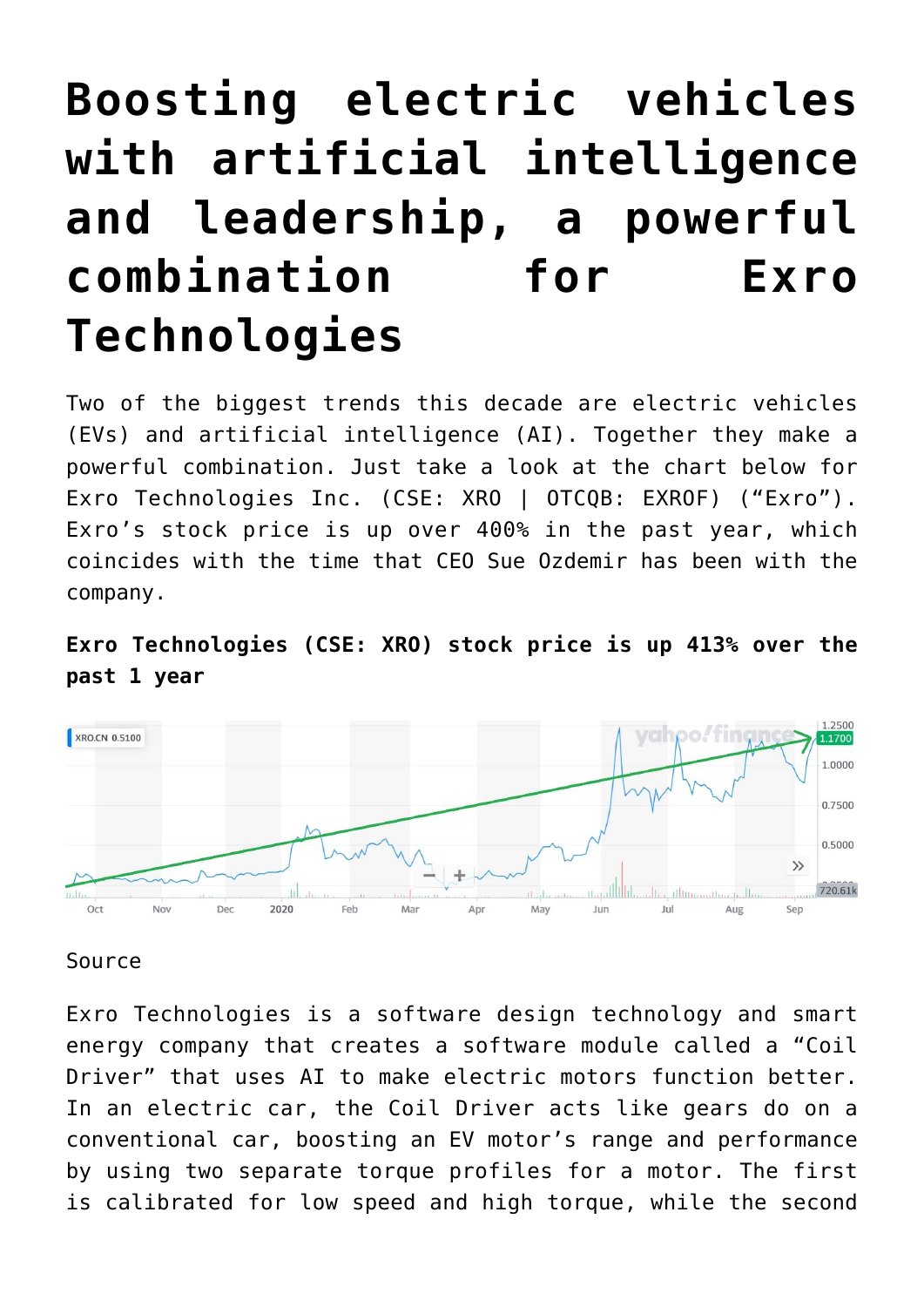provides expanded operation at high speed.

### **Reflecting on the past year and why Exro has done so well**

Over the past year Exro has made very significant steps in commercializing their technology, securing several significant partnerships along the way. Here is a brief summary of Exro's partners/agreements:

- **SEA Electric Pty Ltd.** In July 2020, Exro [announced](https://investorintel.com/sectors/cleantech/cleantech-news/exro-technologies-partners-global-commercial-100-electric-vehicle-leader-sea-electric/) a partnership to enhance electric powertrain technology for heavy-duty trucks and delivery vehicles.
- **Zero Motorcycles ("Zero")** In June 2020, Exro [announced](https://www.exro.com/news/zero-motorcycles-exro-technologies-to-collaborate-in-developing-advanced-coil-drive-powertrain-for-the-electric-motorcycle/) a collaboration agreement with Zero to evaluate Exro's patented Coil Drive technology using Zero's SR/S powertrain platform. Zero is a big name in electric motorbikes.
- **Clean Seed Capital Group Ltd.**  On April 28, 2020, Exro [announced](https://www.exro.com/news/exro-signs-deal-with-clean-seed-capital-to-advance-electrification-of-farm-equipment/) it has signed a collaboration and supply agreement with Clean Seed Capital Group Ltd. (TSX-V: CSX) to integrate Exro's technology into Clean Seed's high-tech agricultural seeder and planter platforms, advancing the electrification of the world's heavy-farm equipment.
- **Motorino Electric** In December 2019, Exro [partnered](https://www.exro.com/news/exro-dramatically-improves-e-bike-performance-1/) with Motorino Electric. Exro's engineered technology provided a torque and acceleration increase of 25% for the Motorino e-bike.
- **Templar Marine** Exro has [a pilot project](https://www.exro.com/news/exro-partners-with-e-boat-leader-in-multi-billion-dollar-e-marine-sector/) running with Templar Marine's water taxis. The marine sector is a multi-billion dollar industry that can stand to benefit enormously from Exro's technology as they increasingly switch across to electric motors for a cleaner environment.
- **Aurora Powertrains** Exro has [partnered](https://www.exro.com/news/exro-enters-emerging-electric-snowmobile-sector/) with Aurora to improve the Aurora's all-electric snowmobile.
- **Potencia Industrial** Exro has [contracts](https://www.exro.com/partners/potencia/) with Potencia Industrial, which is one of Mexico's leading motor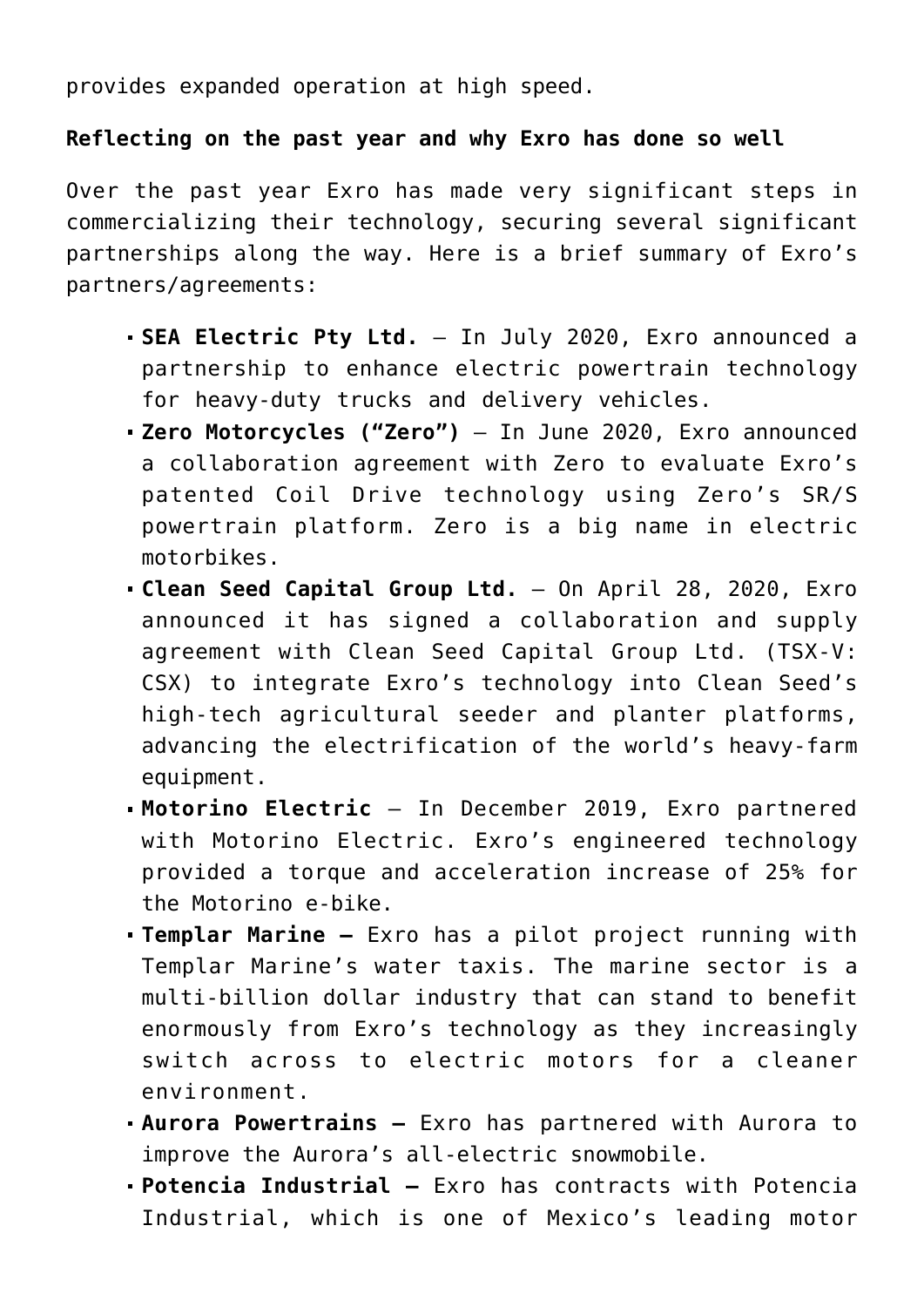manufacturers. Potencia designs and manufactures special application, high efficiency, electrical motors and generators. One of their projects involves converting internal combustion engines in Mexico City's taxis to electric motors, as part of a city-wide initiative to green the city's 250,000 taxi fleet. Exro works to integrate its hardware and software technology into Potencia's motor drives. The Exro customized driver [will](https://investorintel.com/sectors/cleantech/cleantech-news/exro-technologies-inc-update-partnership-potencia/) [be used as the inverter](https://investorintel.com/sectors/cleantech/cleantech-news/exro-technologies-inc-update-partnership-potencia/) for Potencia's Pronto Power Flexible Powertrain.

"It's hard to believe that is has been a year since I joined Exro," [said](https://investorintel.com/sectors/technology/technology-news/exros-ceo-corporate-update-letter/) Exro CEO Sue Ozdemir. "The past 12 months has been so rewarding as we innovate and transform our business. We are positioning ourselves to become leaders as we use the power of our technology to transform the way the world looks at energy consumption. I believe we now have the ideal platform to be successful." As for future plans, Ozdemir said: "Our team is continuing to focus our attention on co-development with our partnerships. We have a strong pipeline and are optimistic in our ability to meet our commitment to eight deals by the end of 2020. Further, we are gaining global presence as our partners deliver applications in North America, Australia, and Europe."

As most experienced investors know it is one thing to have a good idea or product, but it is another thing to successfully market, commercialize, and make profits. Exro is already doing the first two, and revenue is forecast to soon follow in 2021, growing in 2022.

**Exro Technologies financials and forecast financials**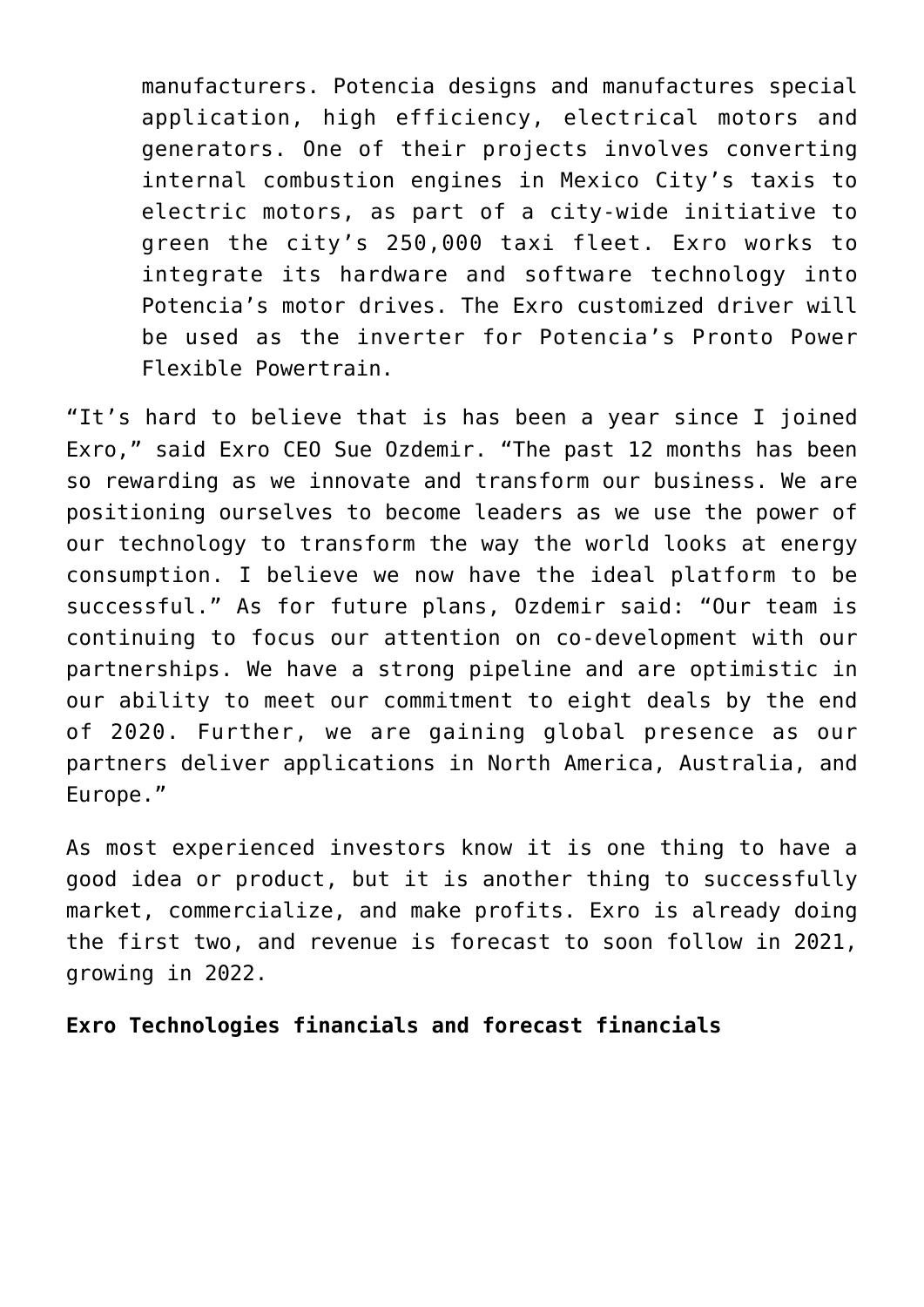

#### [Source](https://www.marketscreener.com/quote/stock/EXRO-TECHNOLOGIES-INC-37581245/financials/)

#### **Catalysts**

## In a September corporate update Exro set out the following [near term events](https://investorintel.com/sectors/technology/technology-news/exros-ceo-corporate-update-letter/) for the company:

*"November 2020 – Delivery to Potencia (electric car application). This is an especially pivotal project for Exro as it will become the platform design, reducing design time for future partnerships. It also serves as our first in-car application, demonstrating our ability to transform the automotive power electronics industry.*

*December 2020 – the IBMS (Intelligent Battery Management System) proof of concept. With the research phase now behind us, this technology development will allow us to provide test bench data to support our simulations and confirm that we are able to provide a solution for first life batteries to be used in second life applications, such as stationary storage for example.*